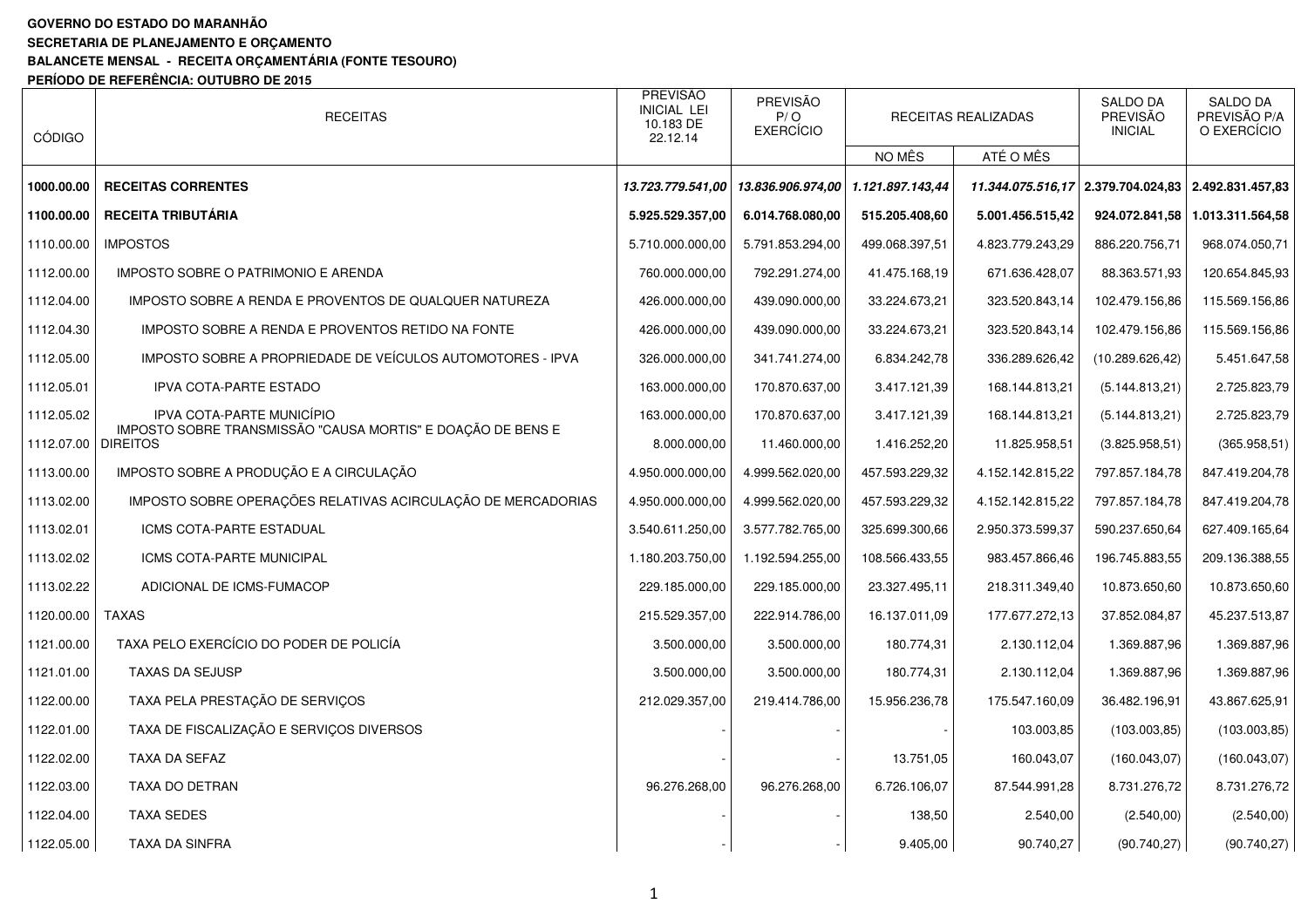| 1122.06.00 | TAXA DO FEMA                                     | 4.000.000,00  | 4.000.000,00  | 363.008,61   | 2.202.097,65  | 1.797.902,35   | 1.797.902,35   |  |
|------------|--------------------------------------------------|---------------|---------------|--------------|---------------|----------------|----------------|--|
| 1122.07.00 | TAXA DO CORPO DE BOMBEIRO                        | 2.500.000,00  | 2.500.000,00  | 286.898,94   | 2.746.116,25  | (246.116, 25)  | (246.116, 25)  |  |
| 1122.08.00 | <b>EMOLUMENTOS E CUSTAS JUDICIAIS</b>            | 60.249.271,00 | 60.249.271,00 | 4.870.227,89 | 43.390.465,13 | 16.858.805,87  | 16.858.805,87  |  |
| 1122.09.00 | <b>TAXA SESP</b>                                 |               |               | 292,00       | 3.468,60      | (3.468, 60)    | (3.468, 60)    |  |
| 1122.10.00 | TAXA DA AGED                                     |               |               | 491.808,95   | 4.405.531,71  | (4.405.531,71) | (4.405.531,71) |  |
| 1122.11.00 | <b>EMOLUMENTOS E CUSTAS EXTRA-JUDICIAIS</b>      | 42.459.534,00 | 49.844.963,00 | 2.722.193,91 | 29.117.426,80 | 13.342.107,20  | 20.727.536,20  |  |
| 1122.12.00 | <b>TAXA JUCEMA</b>                               | 6.504.579,00  | 6.504.579,00  | 434.851,10   | 5.404.133,17  | 1.100.445,83   | 1.100.445,83   |  |
| 1122.13.00 | <b>TAXA FUNPEN</b>                               | 30.000,00     | 30.000,00     | 5,00         | 7.702,97      | 22.297,03      | 22.297,03      |  |
| 1122.15.00 | TAXA DE LICITAÇÕES                               |               |               | 431,50       | 9.137,45      | (9.137, 45)    | (9.137, 45)    |  |
| 1122.22.00 | TAXA DO FES/SES                                  |               |               | 13.769,00    | 153.248,29    | (153.248, 29)  | (153.248, 29)  |  |
| 1122.23.00 | TAXA DO DIÁRIO OFICIAL                           |               |               | 22.372,00    | 185.273,00    | (185.273,00)   | (185.273,00)   |  |
| 1122.24.00 | <b>TAXA DA SETUR</b>                             |               |               | 196,00       | 2.916,00      | (2.916,00)     | (2.916,00)     |  |
| 1122.25.00 | TAXA DE FPDC DIR. CONSUMIDOR                     |               |               |              |               |                |                |  |
| 1122.26.00 | TAXA DE CONT. FISCAL DROGAS                      |               |               |              | 1.056,00      | (1.056, 00)    | (1.056,00)     |  |
| 1122.27.00 | TAXA DA HEMOMAR                                  |               |               |              | 186,20        | (186, 20)      | (186, 20)      |  |
| 1122.28.00 | TAXA DO TCFA/MA CONTROLE AMBIENTAL               |               |               | 598,50       | 4.362,65      | (4.362, 65)    | (4.362, 65)    |  |
| 1122.31.00 | <b>OUTRAS TAXAS JUDICIAIS</b>                    | 9.705,00      | 9.705,00      | 145,76       | 3.148,56      | 6.556,44       | 6.556,44       |  |
| 1122.32.00 | TAXAS COMUNS ÀS DEMAIS SECRETARIAS               |               |               | 37,00        | 9.571,19      | (9.571, 19)    | (9.571, 19)    |  |
| 1122.33.00 | TAXAS DE REGULAÇÃO CONTROLE E FISC. ARSEP - TRCF |               |               |              |               |                |                |  |
| 1200.00.00 | RECEITA DE CONTRIBUICÕES                         |               |               |              |               |                |                |  |
| 1210.00.00 | CONTRIBUICÕES SOCIAIS                            |               |               |              |               |                |                |  |
| 1210.29.00 | CONTRIB. PREVIDÊNCIÁRIA DO REGIME PRÓPRIO        |               |               |              |               |                |                |  |
| 1210.29.01 | CONTRIB. PATRONAL-ATIVO CIVIL                    |               |               |              |               |                |                |  |
| 1210.29.02 | CONTRIB. PATRONAL-ATIVO MILITAR                  |               |               |              |               |                |                |  |
| 1210.29.07 | CONTRIB. SERVIDOR-ATIVO CIVIL                    |               |               |              |               |                |                |  |
| 1210.29.08 | CONTRIB. SERVIDOR-ATIVO MILITAR                  |               |               |              |               |                |                |  |
| 1210.29.09 | CONTRIB. SERVIDOR-INATIVO CIVIL                  |               |               |              |               |                |                |  |
| 1210.29.10 | CONTRIB. SERVIDOR-INATIVO MILITAR                |               |               |              |               |                |                |  |
| 1210.29.11 | CONTRIB. PENSIONISTA CIVIL                       |               |               |              |               |                |                |  |
| 1210.29.12 | CONTRIB. PENSIONISTA MILITAR                     |               |               |              |               |                |                |  |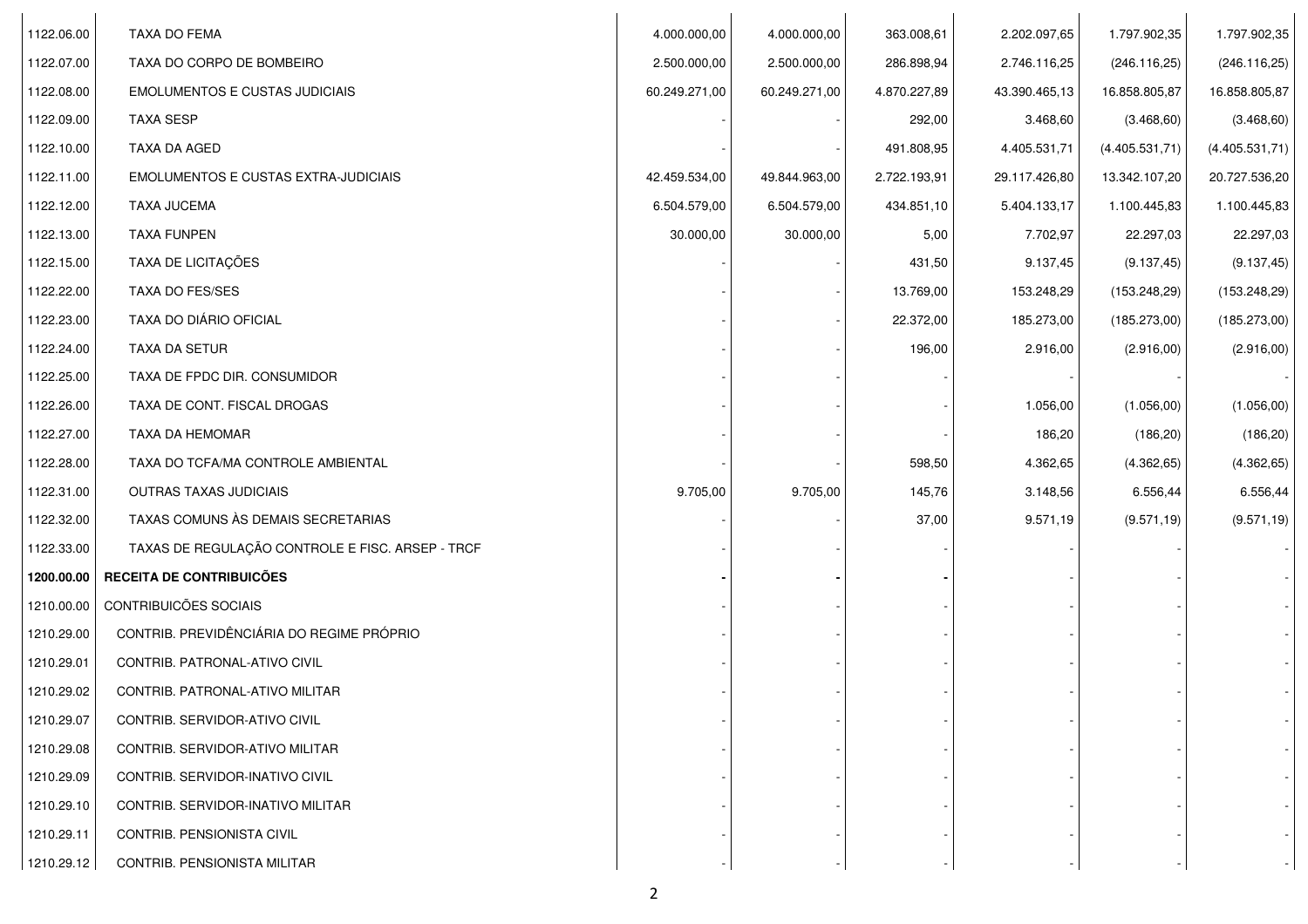| 1210.46.00 | COMP. PREV/REG GERAL E OS REG. PROP. PREV. SERV.                       |                                |                                |                              |                                |                                                        |                                   |
|------------|------------------------------------------------------------------------|--------------------------------|--------------------------------|------------------------------|--------------------------------|--------------------------------------------------------|-----------------------------------|
| 1220.00.00 | CONTRIBUIÇÕES ECONÔMICAS                                               |                                |                                |                              |                                |                                                        |                                   |
| 1300.00.00 | <b>RECEITA PATRIMONIAL</b>                                             | 125.760.105,00                 | 125.760.105,00                 | 11.569.144,67                | 114.541.910,07                 | 11.218.194,93                                          | 11.218.194,93                     |
| 1310.00.00 | RECEITAS IMOBILIÁRIAS                                                  | 1.119,00                       | 1.119,00                       | 5.003,10                     | 97.046,74                      | (95.927,74)                                            | (95.927, 74)                      |
| 1320.00.00 | RECEITAS DE VALORES MOBILIÁRIOS                                        | 125.758.986,00                 | 125.758.986,00                 | 11.564.141,57                | 114.444.863,33                 | 11.314.122,67                                          | 11.314.122,67                     |
| 1325.00.00 | REMUNERAÇÃO DE DEPÓSITOS BANCÁRIOS                                     | 122.919.162,00                 | 122.919.162,00                 | 11.564.141,57                | 105.910.792,26                 | 17.008.369,74                                          | 17.008.369,74                     |
| 1328.00.00 | OUTRAS RECEITAS DE VALORES MOBILIÁRIOS                                 | 2.839.824,00                   | 2.839.824,00                   |                              | 8.534.071,07                   | (5.694.247,07)                                         | (5.694.247,07)                    |
| 1330.00.00 | RECEITA DE CONCESSÕES E PERMISSÕES                                     |                                |                                |                              |                                |                                                        |                                   |
| 1340.00.00 | COMPENSACÕES FINANCEIRAS                                               |                                |                                |                              |                                |                                                        |                                   |
| 1390.00.00 | OUTRAS RECEITAS PATRIMONIAIS                                           |                                |                                |                              | 5.338.186,36                   | (5.338.186, 36)                                        | (5.338.186, 36)                   |
| 1600.00.00 | <b>RECEITA DE SERVIÇOS</b>                                             |                                |                                | 180.557,93                   | 3.872.065,49                   | (3.872.065, 49)                                        | (3.872.065, 49)                   |
| 1600.01.00 | SERVIÇOS COMERCIAIS                                                    |                                |                                | 178.452,91                   | 2.130.046,78                   | (2.130.046,78)                                         | (2.130.046,78)                    |
| 1600.02.00 | SERVIÇOS FINANCEIROS                                                   |                                |                                |                              |                                |                                                        |                                   |
| 1600.06.00 | SERVIÇOS PORTUÁRIOS                                                    |                                |                                |                              |                                |                                                        |                                   |
| 1600.12.00 | <b>RECEITAS JUDICIAIS</b>                                              |                                |                                | 2.105,02                     | 31.747,71                      | (31.747, 71)                                           | (31.747, 71)                      |
| 1600.13.00 | SERVIÇOS ADMINISTRATIVOS                                               |                                |                                |                              |                                |                                                        |                                   |
| 1600.16.00 | SERVIÇOS EDUCACIONAIS                                                  |                                |                                |                              |                                |                                                        |                                   |
| 1600.17.00 | SERVIÇOS AGROPECURIOS                                                  |                                |                                |                              |                                |                                                        |                                   |
| 1600.30.00 | SERVIÇOS DE TRÂNSITO                                                   |                                |                                |                              |                                |                                                        |                                   |
| 1600.40.00 | SERVIÇOS AMBIENTAIS                                                    |                                |                                |                              |                                |                                                        |                                   |
| 1600.99.00 | OUTROS SERVIÇOS                                                        |                                |                                |                              | 1.710.271,00                   | (1.710.271,00)                                         | (1.710.271,00)                    |
| 1700.00.00 | <b>TRANSFERÊNCIAS CORRENTES</b>                                        | 7.512.824.893,00               | 7.533.647.892,00               | 581.743.802,05               |                                | 6.101.343.534,39   1.411.481.358,61   1.432.304.357,61 |                                   |
| 1720.00.00 | TRANSFERÊNCIAS INTERGOVERNAMENTAIS                                     | 7.483.024.893,00               | 7.503.847.892,00               | 581.393.907,53               |                                | 6.091.230.591,55   1.391.794.301,45   1.412.617.300,45 |                                   |
| 1721.00.00 | TRANSFERÊNCIAS DA UNIÃO                                                | 6.283.024.893,00               | 6.303.847.892,00               | 458.290.275,02               |                                | 5.015.135.133,19   1.267.889.759,81   1.288.712.758,81 |                                   |
| 1721.01.00 | PARTICIPAÇÃO NA RECEITA DA UNIÃO                                       | 5.606.756.137,00               | 5.627.579.136,00               | 409.232.696,47               | 4.598.383.781,90               | 1.008.372.355,10                                       | 1.029.195.354,10                  |
| 1721.01.01 | COTA-PARTE DO FUNDO DE PARTICIPAÇÃO DOS ESTADOS                        | 5.550.000.000,00               | 5.570.822.999,00               | 395.752.326,45               | 4.552.769.424,71               | 997.230.575,29                                         | 1.018.053.574,29                  |
| 1721.01.12 | COTA-PARTE DO IMPOSTO SOBRE PRODUTOS INDUSTRIALIZADOS-IPI              | 48.287.952,00                  | 48.287.952,00                  | 3.516.849,49                 | 31.982.769,52                  | 16.305.182,48                                          | 16.305.182,48                     |
|            | COTA-PARTE ESTADOS<br>COTA-PARTE MUNICÍPIOS                            | 36.215.964,00<br>12.071.988,00 | 36.215.964,00<br>12.071.988,00 | 2.637.637,12<br>879.212,37   | 23.987.077,14<br>7.995.692,38  | 12.228.886,86<br>4.076.295,62                          | 12.228.886,86<br>4.076.295,62     |
| 1721.01.13 | CONTRIBUIÇÃO DE INTERVENÇÃO NO DOMÍNIO ECONÔMICO<br>COTA-PARTE ESTADOS | 8.468.000,00<br>6.351.000,00   | 8.468.000,00<br>6.351.000,00   | 9.963.520,53<br>7.472.640,40 | 13.631.124,45<br>10.223.343,34 | (5.163.124, 45)<br>(3.872.343, 34)                     | (5.163.124, 45)<br>(3.872.343.34) |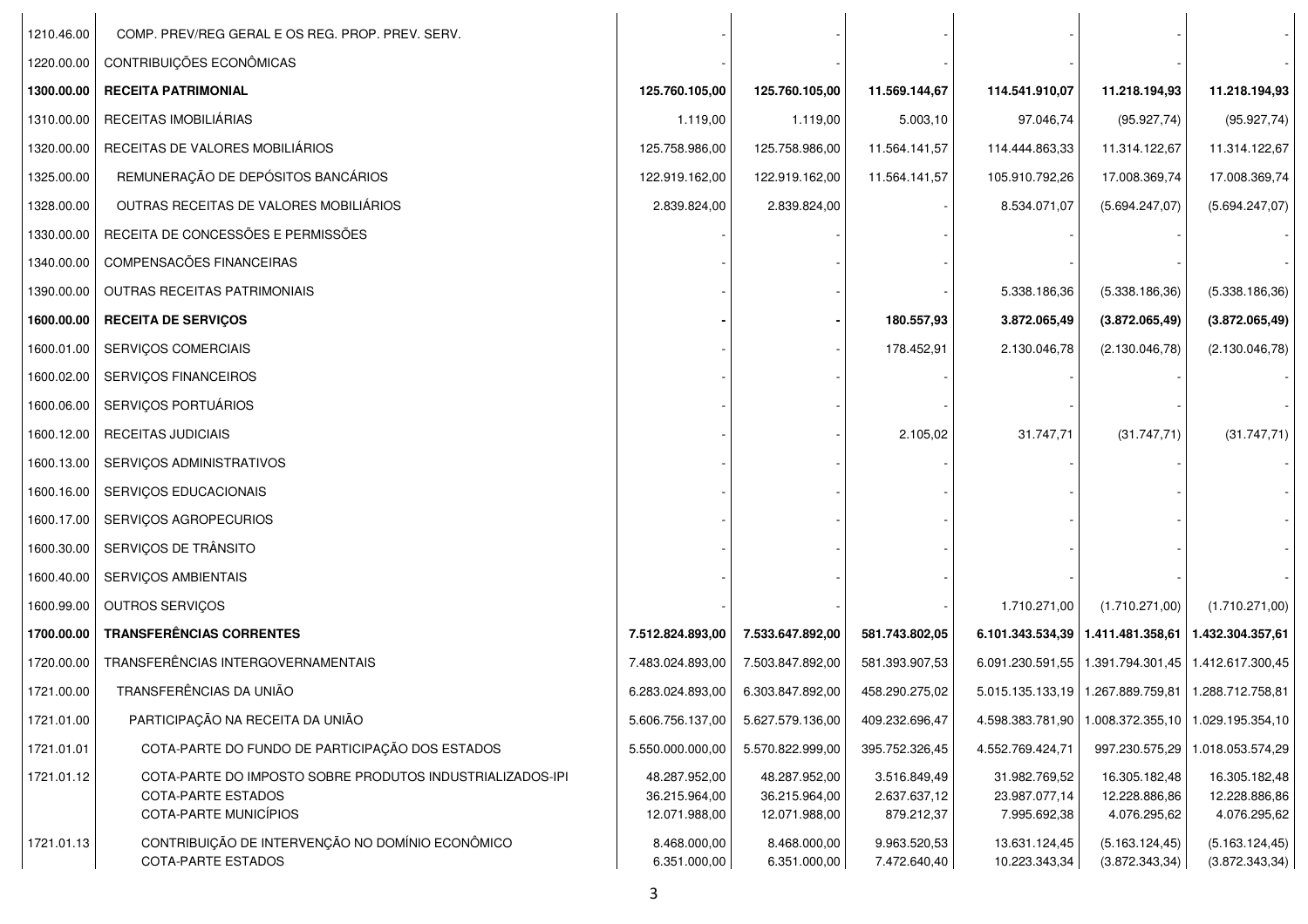|                    | COTA-PARTE MUNICÍPIOS                                                                         | 2.117.000,00   | 2.117.000,00   | 2.490.880,13  | 3.407.781,11   | (1.290.781, 11) | (1.290.781, 11) |
|--------------------|-----------------------------------------------------------------------------------------------|----------------|----------------|---------------|----------------|-----------------|-----------------|
| 1721.01.30         | COTA-PARTE CONTRIB. SAL. EDUC. QUOT. EST/FEDERAL                                              |                |                |               |                |                 |                 |
| 1721.01.32         | COTA-PARTE IMPOSTOS/O.C. CAMB. E SEG. T.V.M. COMER. OURO                                      | 185,00         | 185,00         |               | 463,22         | (278, 22)       | (278, 22)       |
| 1721.01.99         | OUTRAS TRANSFERÊNCIAS DA UNIÃO                                                                |                |                |               |                |                 |                 |
| 1721.02.00         | TRANSFERÊNCIAS DA UNIÃO                                                                       |                |                |               |                |                 |                 |
| 1721.22.00         | TRANSFERÊNCIA DA COMPENSAÇÃO FINANCEIRA                                                       | 75.931.699,00  | 75.931.699,00  | 4.855.730,78  | 48.464.351,72  | 27.467.347,28   | 27.467.347,28   |
| 1721.22.11         | COTA-PARTE COMPENS. FINANC. RECUR. HÍDRICOS CFRH                                              | 5.638.955,00   | 5.638.955,00   | 560.346,92    | 4.330.313,15   | 1.308.641,85    | 1.308.641,85    |
| 1721.22.20         | COTA-PARTE COMP. FINAC. RECUR. MINERAIS CFEM                                                  | 1.337.550,00   | 1.337.550,00   | 123.575,65    | 1.363.749,31   | (26.199, 31)    | (26.199, 31)    |
| 1721.22.70         | COTA-PARTE FUNDO ESPECIAL DO PETRÓLEO - FEP                                                   | 68.955.194,00  | 68.955.194,00  | 4.171.808,21  | 42.770.289,26  | 26.184.904,74   | 26.184.904,74   |
| 1721.33.00 A FUNDO | TRANSFERÊNCIAS DE RECURSOS DO SISTEMA ÚNICO DE SAÚDE-SUS FUNDO                                | 402.991.889,00 | 402.991.889,00 | 23.597.266,04 | 279.945.762,95 | 123.046.126,05  | 123.046.126,05  |
| 1721.33.06         | CONV. FUNASA/SES 0371/2009                                                                    |                |                |               |                |                 |                 |
| 1721.33.07         | CONV. MDS E COMB A FOME PROG. LEITE é VIDA                                                    |                |                |               |                |                 |                 |
| 1721.33.08         | FUNDO ESTADUAL DE SAUDE SUS                                                                   |                |                |               |                |                 |                 |
| 1721.33.10         | <b>PROESF</b>                                                                                 |                |                |               |                |                 |                 |
| 1721.33.11         | CONV. SESPA - FUNDAÇÃO NAC DE SAÚDE Nº140/96DF                                                |                |                |               |                |                 |                 |
| 1721.33.14         | CONV.FAEC-FNS DIVERSOS PROGRAMAS                                                              |                |                |               |                |                 |                 |
| 1721.33.17         | CONVÊNIO/ SETEPS/ MPAS/ CRECHE/ IDOSOS/ DEFICIENTE                                            |                |                |               |                |                 |                 |
| 1721.33.18         | MEDIA/ALTA COMPLEXIDADE VIGILÂNCIA SANITÁRIA                                                  |                |                |               |                |                 |                 |
| 1721.33.31         | CONVÊNIO GQV/DST - AIDS DO MINISTÉRIO DA SAÚDE                                                |                |                |               |                |                 |                 |
| 1721.33.34         | MS/FNS- GOV. ESTADO/GQV/PROJ.ALVORAD                                                          |                |                |               |                |                 |                 |
| 1721.33.50         | SAÚDE GESTÃO PLENA                                                                            | 402.991.889,00 | 402.991.889,00 | 23.597.266,04 | 279.945.762,95 | 123.046.126,05  | 123.046.126,05  |
| 1721.33.51         | CONVENIOS DIBERSOS MNS/SES                                                                    |                |                |               |                |                 |                 |
| 1721.33.60         | CONV.MMS PREVENCAO DE CONTROLE DO CANCER                                                      |                |                |               |                |                 |                 |
| 1721.33.61         | TETO FIANCEIRO VIGILANCIA EM SAUDE (FUNDOVIG)                                                 |                |                |               |                |                 |                 |
| 1721.33.65         | PROGRAMA ESCOLA TÉCNICA MINIST SAÚDE/SES                                                      |                |                |               |                |                 |                 |
| 1721.33.67         | CONV. MNS 2109/ SES SANGUE HEMODERIVADOS                                                      |                |                |               |                |                 |                 |
| 1721.33.68         | CONV. FNS/SES FORTALECIMENTO DE VIG EM SAUDE                                                  |                |                |               |                |                 |                 |
| 1721.33.69         | CONV.MNS/SES REDE FRIOS                                                                       |                |                |               |                |                 |                 |
| 1721.33.71         | CONV.426 MNS/SES EPIDEMIOLOGIA                                                                |                |                |               |                |                 |                 |
| 1721.33.72         | CONV 1513 MNS/ SES ATENÇÃO A SAÚDE DA MULHER<br>CONV.MNS 3366/SES FORT.SUS ESTUDOS E PESQUISA |                |                |               |                |                 |                 |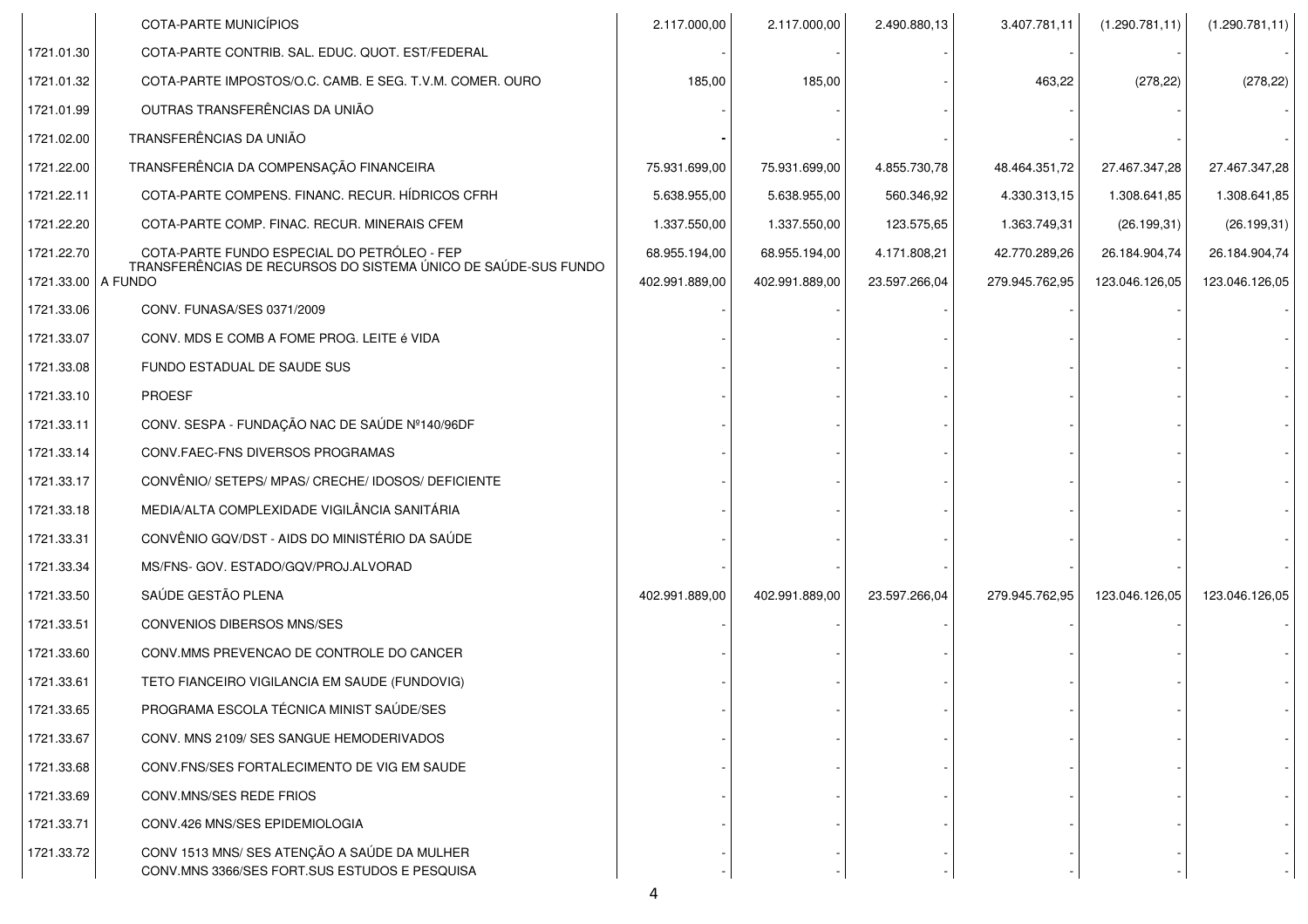| 1721.33.73                    |                                                                                                                                                                                                            |                               |                               |                            |                               |                                |                                |
|-------------------------------|------------------------------------------------------------------------------------------------------------------------------------------------------------------------------------------------------------|-------------------------------|-------------------------------|----------------------------|-------------------------------|--------------------------------|--------------------------------|
| 1721.33.74                    | CONV. 3107 MS/ SES A TENÇÃO A SAÚDE DO IDOSO                                                                                                                                                               |                               |                               |                            |                               |                                |                                |
| 1721.33.75                    | CONV.MNS 1438 FORTALECIMENTO DOS CONSELHOS                                                                                                                                                                 |                               |                               |                            |                               |                                |                                |
| 1721.33.76                    | CONV. 2468 MS/ SES PROGR. DE ODONTOLOGIA ESCOLAR                                                                                                                                                           |                               |                               |                            |                               |                                |                                |
| 1721.33.77                    | CONV. 3107/04 FNS/ SES/ ATENÇÃO SAÚDE DO HOMEM                                                                                                                                                             |                               |                               |                            |                               |                                |                                |
| 1721.33.78                    | CONV.FNS/SES/ATENCAO SAUDE SIST.PENITENCIARIO                                                                                                                                                              |                               |                               |                            |                               |                                |                                |
| 1721.33.81                    | PROGRAMA DAS ACOES ALIMENTACAO E NUTRICAO/SUS                                                                                                                                                              |                               |                               |                            |                               |                                |                                |
| 1721.33.99<br>1721.35.00 FNDE | OUTRAS TRANSFERÊNCIAS DO SUS<br>TRANSFERÊNCIAS DE REC. DO FUNDO NACIONAL DO DESENV. EDUCAÇÃO -                                                                                                             | 44.381.455,00                 | 44.381.455,00                 | 4.346.755,20               | 40.157.200,55                 | 4.224.254,45                   | 4.224.254,45                   |
| 1721.35.01                    | TRANSFERÊNCIA DO SALÁRIO EDUCAÇÃO                                                                                                                                                                          | 22.000.000,00                 | 22.000.000,00                 | 1.714.832,00               | 18.876.943,89                 | 3.123.056,11                   | 3.123.056,11                   |
| 1721.35.03                    | TRANSF. FNDE/ PNAE                                                                                                                                                                                         |                               |                               |                            |                               |                                |                                |
| 1721.35.04                    | PROGR. DE INTEG. DA EDUC. PROF. PROEJA                                                                                                                                                                     |                               |                               |                            |                               |                                |                                |
| 1721.35.05                    | CONVÊNIO UEMA CAPES - DEMANDA                                                                                                                                                                              |                               |                               |                            |                               |                                |                                |
| 1721.35.06                    | <b>MERENDA ESCOLAR</b>                                                                                                                                                                                     | 21.881.455.00                 | 21.881.455,00                 | 2.631.923,20               | 20.367.165,20                 | 1.514.289,80                   | 1.514.289,80                   |
| 1721.35.07                    | CONVÊNIO FNDE/SEC. DE EDUCAÇÃO                                                                                                                                                                             |                               |                               |                            | 144.840,00                    | (144.840,00)                   | (144.840,00)                   |
| 1721.35.08                    | CONVÊNIO INEP/ME/CENSO EDUCACIONAL/SEC. EDUCAÇÃO                                                                                                                                                           |                               |                               |                            |                               |                                |                                |
| 1721.35.99                    | OUTRAS TRANSF. DO FNDE                                                                                                                                                                                     | 500.000,00                    | 500.000,00                    |                            | 768.251,46                    | (268.251, 46)                  | (268.251, 46)                  |
| 1721.36.00                    | TRANSFERÊNCIA FINANCEIRA DO ICMS DESONERAÇÃO                                                                                                                                                               | 24.552.450,00                 | 24.552.450,00                 | 2.046.037,50               | 20.460.375,00                 | 4.092.075,00                   | 4.092.075,00                   |
| 1721.99.00                    | OUTRAS TRANSFERÊNCIAS DA UNIÃO                                                                                                                                                                             | 128.411.263,00                | 128.411.263,00                | 14.211.789,03              | 27.723.661,07                 | 100.687.601,93                 | 100.687.601,93                 |
| 1724.00.00                    | TRANSFERÊNCIAS MULTIGOVERNAMENTAIS                                                                                                                                                                         | 1.200.000.000,00              | 1.200.000.000,00              | 123.103.632,51             | 1.076.095.458,36              | 123.904.541,64                 | 123.904.541,64                 |
|                               | TRANSF. DE REC. DO FUNDO DE MANUTENÇÃO E DE SENV. DA EDUCAÇÃO<br>1724.01.00   BÁSICA E DE VALORIZ. DOS PROFISSIONAIS DA EDUCAÇÃO - FUNDEB<br>TRANSF. DE REC. DA COMPLEM. DA UNIÃO AO FUNDO DE MANUTENÇÃO E | 608.009.560,00                | 608.009.560,00                | 46.115.571,43              | 491.782.169,37                | 116.227.390,63                 | 116.227.390,63                 |
|                               | DESENV. DA EDUCAÇÃO BÁSICA E DE VALORIZAÇÃO DOS PROFISSIONAIS<br>1724.02.00 DAEDUCAÇÃO - FUNDEB                                                                                                            | 591.990.440,00                | 591.990.440,00                | 76.988.061,08              | 584.313.288,99                | 7.677.151,01                   | 7.677.151,01                   |
| 1730.00.00                    | TRANSFERÊNCIAS DE INSTITUIÇÕES PRIVADAS                                                                                                                                                                    | 29.800.000,00                 | 29.800.000,00                 | 349.894,52                 | 10.112.942,84                 | 19.687.057,16                  | 19.687.057,16                  |
|                               | 1750.00.00   TRANSFERÊNCIAS DE PESSOAS                                                                                                                                                                     |                               |                               |                            |                               |                                |                                |
| 1760.00.00                    | TRANSFERENCIAS DE CONVENIOS                                                                                                                                                                                |                               |                               |                            |                               |                                |                                |
| 1900.00.00                    | <b>OUTRAS RECEITAS CORRENTES</b>                                                                                                                                                                           | 159.665.186,00                | 162.730.897,00                | 13.198.230,19              | 122.861.490,80                | 36.803.695,20                  | 39.869.406,20                  |
| 1910.00.00                    | MULTAS E JUROS DE MORA                                                                                                                                                                                     | 40.095.857,00                 | 40.095.857,00                 | 4.456.603,22               | 40.117.278,71                 | (21.421, 71)                   | (21.421, 71)                   |
| 1911.00.00                    | MULTAS E JUROS DE MORA/TRIBUTOS                                                                                                                                                                            | 40.095.857,00                 | 40.095.857,00                 | 4.456.603,22               | 40.117.278,71                 | (21.421, 71)                   | (21.421, 71)                   |
| 1911.10.00                    | MULTAS E JUROS DE MORA DO ICMS<br>MULTAS E JUROS MORA DIV. ATIVA                                                                                                                                           | 21.392.362,00<br>3.341.409,00 | 21.392.362,00<br>3.341.409,00 | 2.339.456,81<br>528.449,20 | 17.933.591,72<br>4.505.685,90 | 3.458.770,28<br>(1.164.276,90) | 3.458.770,28<br>(1.164.276,90) |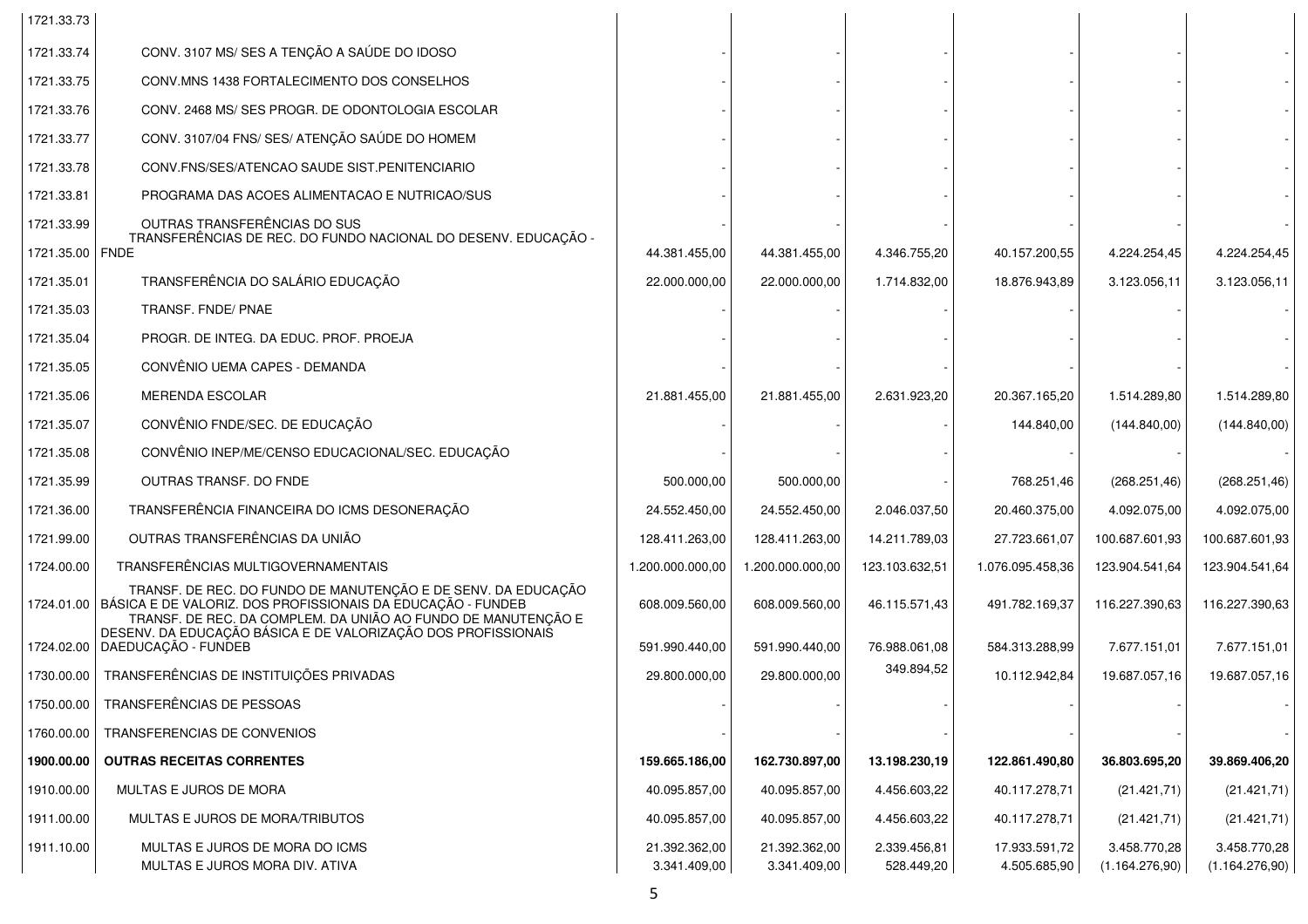| 1911.12.00 |                                                               |                               |                               |                            |                               |                                  |                                  |
|------------|---------------------------------------------------------------|-------------------------------|-------------------------------|----------------------------|-------------------------------|----------------------------------|----------------------------------|
| 1911.13.00 | MULTAS E JUROS DE MORADO ITCD                                 | $\Omega$                      | - 0                           | 13491,47                   | 699.347,22                    | (699.347, 22)                    | (699.347,22)                     |
| 1911.14.00 | MULTAS E JUROS DE MORADO FUMACOP                              | 10.377,00                     | 10.377,00                     | 663,34                     | 163.322,50                    | (152.945,50)                     | (152.945,50)                     |
| 1911.16.00 | MULTAS E JUROS DE MORA DO IPVA                                | 418.350,00                    | 418.350,00                    | 199.295,96                 | 1.071.636,62                  | (653.286, 62)                    | (653.286, 62)                    |
| 1911.17.00 | INDENIZAÇÕES                                                  |                               |                               |                            |                               |                                  |                                  |
| 1911.18.00 | <b>RESTITUIÇÕES</b>                                           |                               |                               |                            |                               |                                  |                                  |
| 1911.19.00 | <b>MULTAS DE TRNSITO</b>                                      |                               |                               |                            |                               |                                  |                                  |
| 1911.24.00 | MULTAS E JUROS DE MORA DO ICMS - MUNICÍPIO                    | 3.242.642,00                  | 3.242.642,00                  | 281.286,90                 | 2.489.660,66                  | 752.981,34                       | 752.981,34                       |
| 1911.25.00 | MULTAS E JUROS DE MORA DO IPVA - MUNICÍPIO                    | 386.745,00                    | 386.745,00                    | 124.748,40                 | 817.863,64                    | (431.118, 64)                    | (431.118, 64)                    |
| 1911.26.00 | MULTAS E JUROS DE MORA DIV. ATIVA - MUNICÍPIO                 | 746.781,00                    | 746.781,00                    | 96.424,31                  | 826.746,37                    | (79.965, 37)                     | (79.965, 37)                     |
| 1911.99.00 | MULTAS E JUROS DEMORA - OUTROS TRIBUTOS                       | 10.557.191,00                 | 10.557.191,00                 | 872.786,83                 | 2.035.461,21                  | 8.521.729,79                     | 8.521.729,79                     |
| 1919.00.00 | MULTAS E JUROS DE MORA DE OUTRAS RECEITAS                     |                               |                               |                            |                               |                                  |                                  |
| 1919.15.00 | <b>MULTAS DIVERSAS</b>                                        |                               |                               |                            |                               |                                  |                                  |
| 1919.16.00 | MULTAS DE TRÂNSITO                                            |                               |                               |                            |                               |                                  |                                  |
| 1920.00.00 | INDENIZAÇÕES E RESTITUIÇÕES                                   | 54.176.472,00                 | 54.176.472,00                 | 1.537.949,69               | 16.294.827,53                 | 37.881.644,47                    | 37.881.644,47                    |
| 1921.00.00 | <b>INDENIZAÇÕES</b>                                           | 54.176.472,00                 | 54.176.472,00                 | 1.537.949,69               | 16.294.827,53                 | 37.881.644,47                    | 37.881.644,47                    |
| 1921.01.00 | COMPENSAÇÃO FINANCEIRA P/OUTROS RECURSOS HÍDRICOS             | 23.857,00                     | 23.857,00                     |                            |                               | 23.857,00                        | 23.857,00                        |
| 1921.03.00 | COMPENSAÇÃO FINANCEIRA ÓLEO BRUTO                             |                               |                               |                            |                               |                                  |                                  |
| 1921.09.00 | OUTRAS INDENIZAÇÕES E RESTITUIÇÕES                            | 53.537.795,00                 | 53.537.795,00                 | 1.535.187,04               | 16.289.264,65                 | 37.248.530,35                    | 37.248.530,35                    |
| 1921.99.00 | OUTRAS INDENIZAÇÕES                                           | 614.820,00                    | 614.820,00                    | 2.762,65                   | 5.562,88                      | 609.257,12                       | 609.257,12                       |
| 1922.00.00 | <b>RESTITUIÇÕES</b>                                           |                               |                               |                            |                               |                                  |                                  |
| 1922.10.00 | COMPENSAÇÃO PREVIDENCIÁRIA                                    |                               |                               |                            |                               |                                  |                                  |
| 1922.99.00 | OUTRAS RESTITUIÇÕES                                           |                               |                               |                            |                               |                                  |                                  |
| 1930.00.00 | RECEITA DA DÍVIDA ATIVA                                       | 14.532.857,00                 | 17.598.568,00                 | 4.013.587,34               | 31.961.262,64                 | (17.428.405, 64)                 | (14.362.694, 64)                 |
| 1931.00.00 | RECEITA DA DÍVIDA ATIVA TRIBUTÁRIA                            | 13.118.711,00                 | 16.184.422,00                 | 3.641.658,41               | 28.319.273,15                 | (15.200.562, 15)                 | (12.134.851, 15)                 |
| 1931.10.00 | RECEITA DA DÍVIDA ATIVA TRIBUTARIA                            |                               |                               |                            |                               |                                  |                                  |
| 1931.11.00 | RECEITA DA DIVIDA ATIVA DO ICMS                               | 11.521.231,00                 | 14.586.942,00                 | 1.267.742,99               | 13.764.963,24                 | (2.243.732.24)                   | 821.978,76                       |
| 1931.14.00 | RECEITA DA DÍVIDA ATIVA DO IPVA                               | 1.597.480,00                  | 1.597.480,00                  | 2.373.915,42               | 14.554.309,91                 | (12.956.829, 91)                 | (12.956.829, 91)                 |
| 1931.99.00 | RECEITA DA DÍVIDA ATIVA DE OUTROS TRIBUTOS                    |                               |                               |                            |                               |                                  |                                  |
| 1932.00.00 | RECEITA DA DÍVIDA ATIVA PARTE MUNICÍPIO.<br>RECEITAS DIVERSAS | 1.414.146,00<br>50.860.000,00 | 1.414.146,00<br>50.860.000,00 | 371.928,93<br>3.190.089,94 | 3.641.989,49<br>34.488.121,92 | (2.227.843, 49)<br>16.371.878,08 | (2.227.843, 49)<br>16.371.878,08 |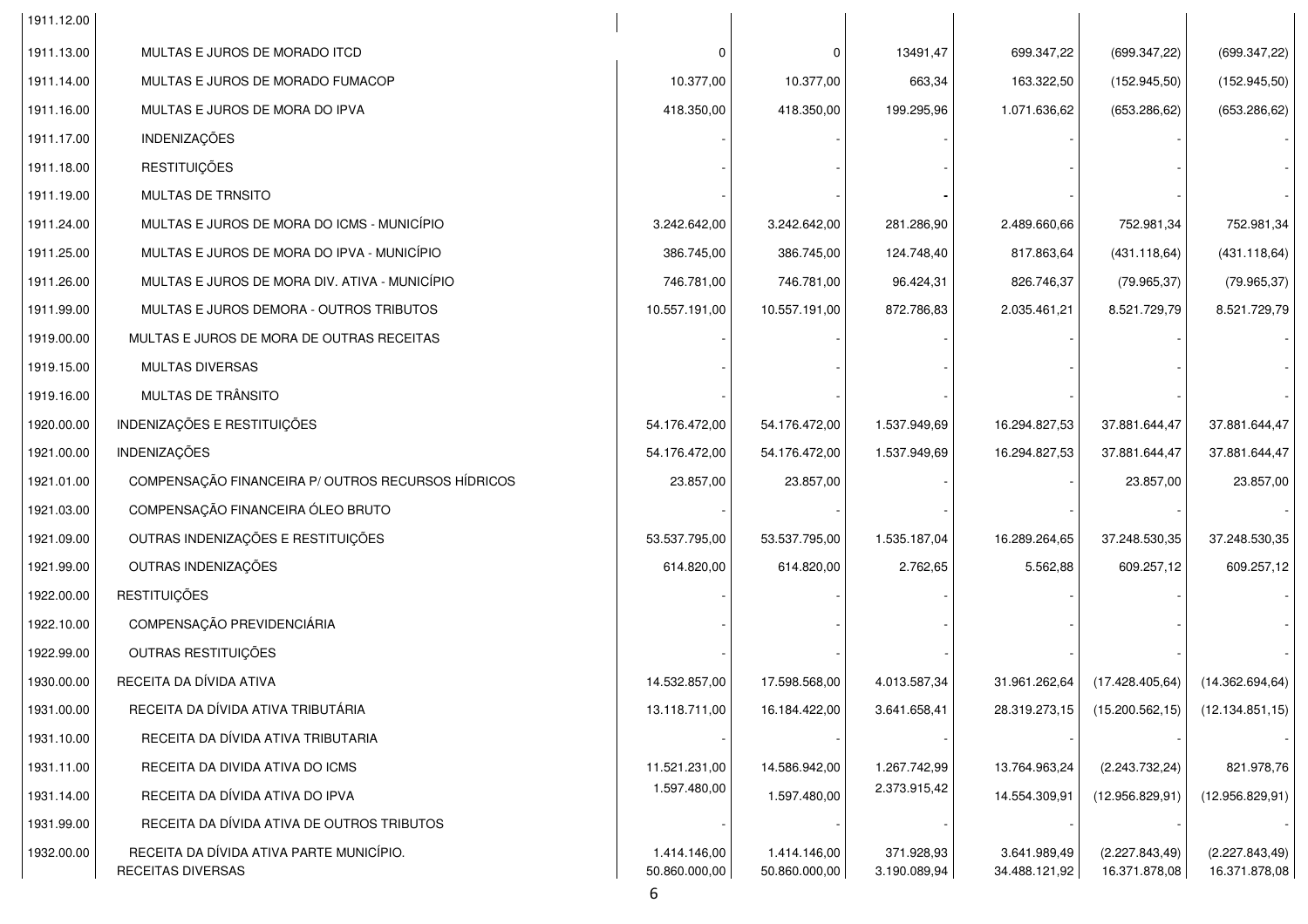| 1990.00.00 |                                                                                                           |                               |                               |                          |                               |                                                      |                          |
|------------|-----------------------------------------------------------------------------------------------------------|-------------------------------|-------------------------------|--------------------------|-------------------------------|------------------------------------------------------|--------------------------|
| 1990.01.00 | OUTRAS RECEITAS DIVERSAS                                                                                  | 50.860.000,00                 | 50.860.000,00                 | 3.190.089,94             | 34.488.121,92                 | 16.371.878,08                                        | 16.371.878,08            |
| 1990.05.00 | SALDOS DE EXERCÍCIOS ANTERIORES                                                                           |                               |                               |                          |                               |                                                      |                          |
| 1990.99.00 | <b>OUTRAS RECEITAS</b>                                                                                    |                               |                               |                          |                               |                                                      |                          |
| 2000.00.00 | <b>RECEITAS DE CAPITAL</b>                                                                                | 1.985.091.821,00              | 1.985.091.821,00              |                          |                               | 299.129.707,79   1.685.962.113,21   1.685.962.113,21 |                          |
| 2100.00.00 | OPERAÇÕES DE CRÉDITO                                                                                      | 1.708.763.977,00              | 1.708.763.977,00              |                          |                               | 298.692.407,79   1.410.071.569,21                    | 1.410.071.569,21         |
| 2110.00.00 | OPERAÇÕES DE CRÉDITO INTERNAS                                                                             | 1.700.000.000,00              | 1.700.000.000,00              |                          |                               | 296.389.545,85   1.403.610.454,15   1.403.610.454,15 |                          |
| 2120.00.00 | OPERAÇÕES DE CRÉDITO EXTERNAS                                                                             | 8.763.977,00                  | 8.763.977,00                  |                          | 2.302.861,94                  | 6.461.115,06                                         | 6.461.115,06             |
| 2200.00.00 | ALIENAÇÃO DE BENS                                                                                         | 816.175,00                    | 816.175,00                    |                          | 437.300,00                    | 378.875,00                                           | 378.875,00               |
| 2210.00.00 | ALIENAÇÃO DE BENS MÓVEIS                                                                                  | 816.175,00                    | 816.175,00                    |                          | 437.300,00                    | 378.875,00                                           | 378.875,00               |
| 2220.00.00 | ALIENAÇÃO DE BENS IMÓVEIS                                                                                 |                               |                               |                          |                               |                                                      |                          |
| 2300.00.00 | AMORTIZAÇÕES DE EMPRÉSTIMOS                                                                               |                               |                               |                          |                               |                                                      |                          |
| 2310.00.00 | DE EMPRESTIMOS                                                                                            |                               |                               |                          |                               |                                                      |                          |
| 2320.00.00 | DE FINANCIAMENTOS                                                                                         |                               |                               |                          |                               |                                                      |                          |
| 2400.00.00 | TRANSFERÊNCIAS DE CAPITAL                                                                                 | 275.511.669,00                | 275.511.669,00                |                          |                               | 275.511.669,00                                       | 275.511.669,00           |
| 2420.00.00 | TRANSFERÊNCIAS INTERGOVERNAMENTAIS                                                                        | 275.511.669,00                | 275.511.669,00                |                          |                               | 275.511.669,00                                       | 275.511.669,00           |
| 2421.00.00 | TRANSFERÊNCIAS DA UNIÃO                                                                                   | 275.511.669,00                | 275.511.669,00                |                          |                               | 275.511.669,00                                       | 275.511.669,00           |
| 2430.00.00 | TRANSFERÊNCIAS DE INSTITUIÇÕES PRIVADAS                                                                   |                               |                               |                          |                               |                                                      |                          |
| 2500.00.00 | OUTRAS RECEITAS DE CAPITAL                                                                                |                               |                               |                          |                               |                                                      |                          |
| 7000.00.00 | RECEITAS CORRENTES - INTRA-ORCAMENTÁRIAS                                                                  |                               |                               |                          |                               |                                                      |                          |
| 7200.00.00 | RECEITAS DE CONTRIBUIÇÕESES - INTRA-ORCAMENTÁRIAS                                                         |                               |                               |                          |                               |                                                      |                          |
| 7210.00.00 | CONTRIBUIÇÕES SOCIAIS - INTRA-ORCAMENTÁRIAS                                                               |                               |                               |                          |                               |                                                      |                          |
| 9000.00.00 | <b>DEDUÇÕES DA RECEITA</b>                                                                                | 1.917.969.174,60              | 1.932.447.347,00              | 152.205.794,46           | 1.600.920.983,49              | 317.048.191,11                                       | 331.526.363,51           |
| 9100.00.00 | <b>INCENTIVOS FISCAIS</b>                                                                                 |                               |                               |                          |                               |                                                      |                          |
|            | 9200.00.00   RESTITUIÇÕES                                                                                 |                               |                               | 2.090,00                 | 1.240.557,10                  | (1.240.557, 10)                                      | (1.240.557, 10)          |
| 9500.00.00 | DEDUÇÃO RECEITA DO FUNDEB                                                                                 | 1.917.885.504,60              | 1.932.363.677,00              | 152.161.146,97           | 1.599.326.229,62              | 318.559.274,98                                       | 333.037.447,38           |
| 9510.00.00 | ICMS MANUTENÇÃO E DESENVOLVIMENTO DO ENSINO                                                               | 753.959.250,00                | 761.393.553,00                | 69.805.359,15            | 633.736.989,75                | 120.222.260,25                                       | 127.656.563,25           |
| 9520.00.00 | FPE MANUTENÇÃO E DESENVOLVIMENTO DO ENSINO                                                                | 1.110.000.000,00              | 1.114.164.599,80              | 79.150.465,29            | 910.553.884,94                | 199.446.115,06                                       | 203.610.714,86           |
| 9530.00.00 | IPI MANUTENÇÃO E DESENVOLVIMENTO DO ENSINO                                                                | 7.243.192,80                  | 7.243.192,80                  | 527.527,42               | 4.797.415,43                  | 2.445.777,37                                         | 2.445.777,37             |
| 9540.00.00 | LEI COMPLEMENTAR MANUTENÇÃO E DESENVOLVIMENTO DO ENSINO<br>IPVA IMPOSTO PROPRIEDADE VEÍCULOS AUTO MOTORES | 4.910.490,00<br>32.600.000,00 | 4.910.490,00<br>34.174.127,40 | 409.207,50<br>683.424,28 | 4.092.075,00<br>33.628.962,64 | 818.415,00<br>(1.028.962, 64)                        | 818.415,00<br>545.164,76 |